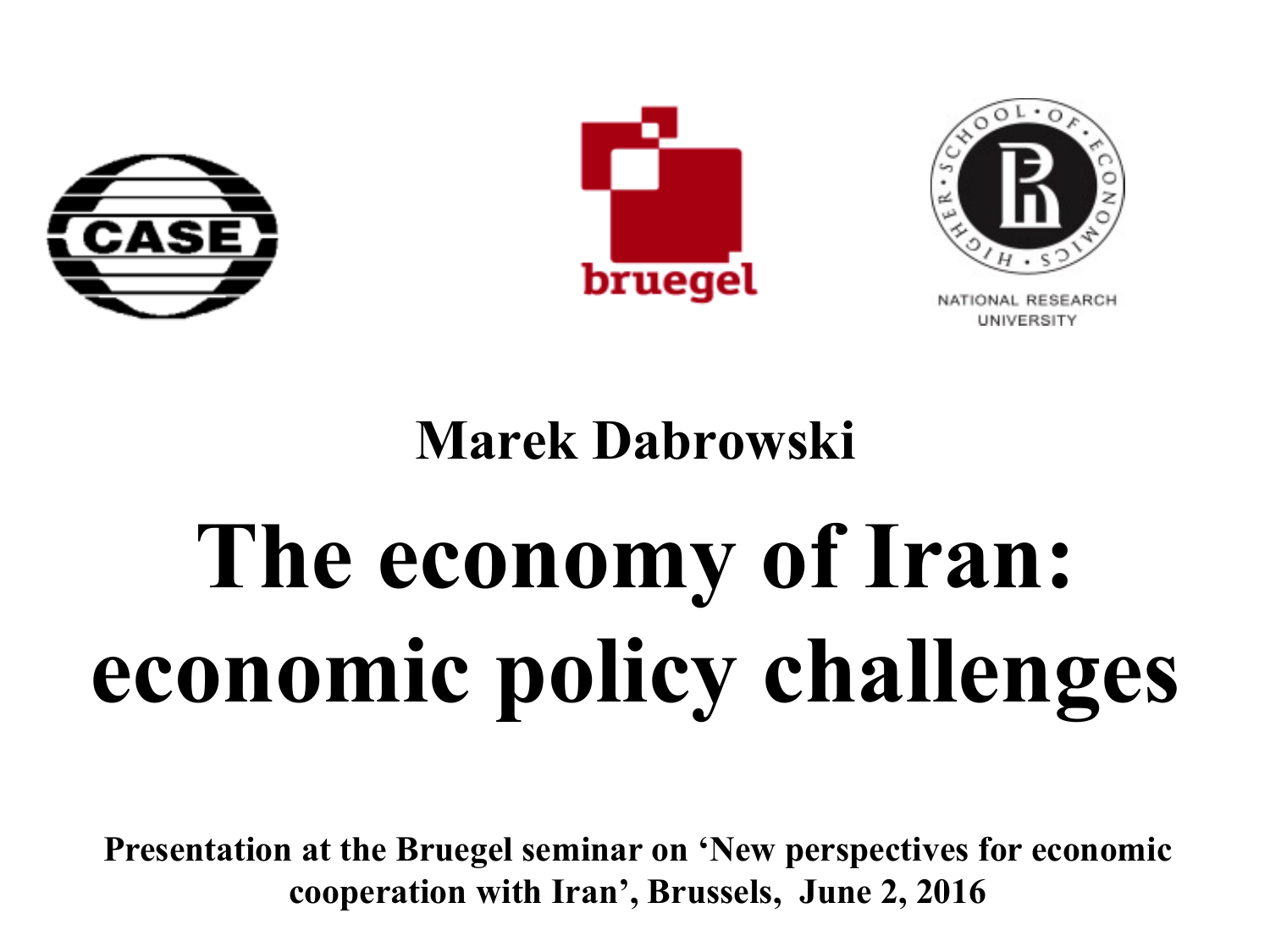# **Economic potential –factsheet (2015)**

- 18<sup>th</sup> largest economy in the world  $(GDP = close to 1.4$ trillions international \$ in PPP terms); just behind Canada, Spain and Turkey
- 1.2% of the world's GDP
- Upper-middle-income status
- GDP per capita in PPP current international \$17,251
- Similar size and development level with Turkey but huge differences in terms of economic structure, economic system and openness





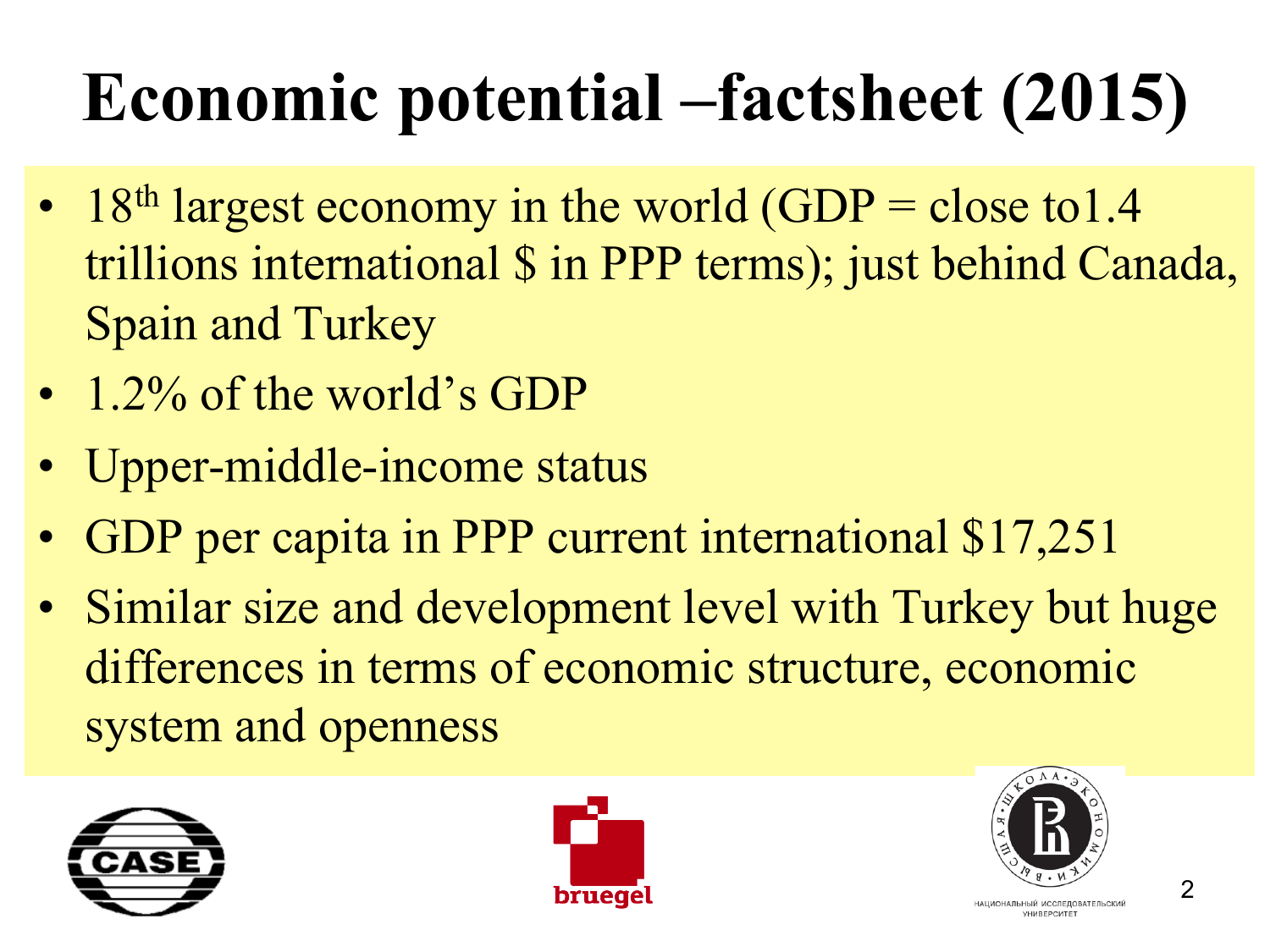# **Major economic policy challenges**

- GDP stagnation
- High inflation
- Fiscal and quasi-fiscal imbalances
- Administrative price controls
- Energy and other subsidies
- Multiple exchange rates
- Insufficient external openness and legacy of import-substitution industrialization





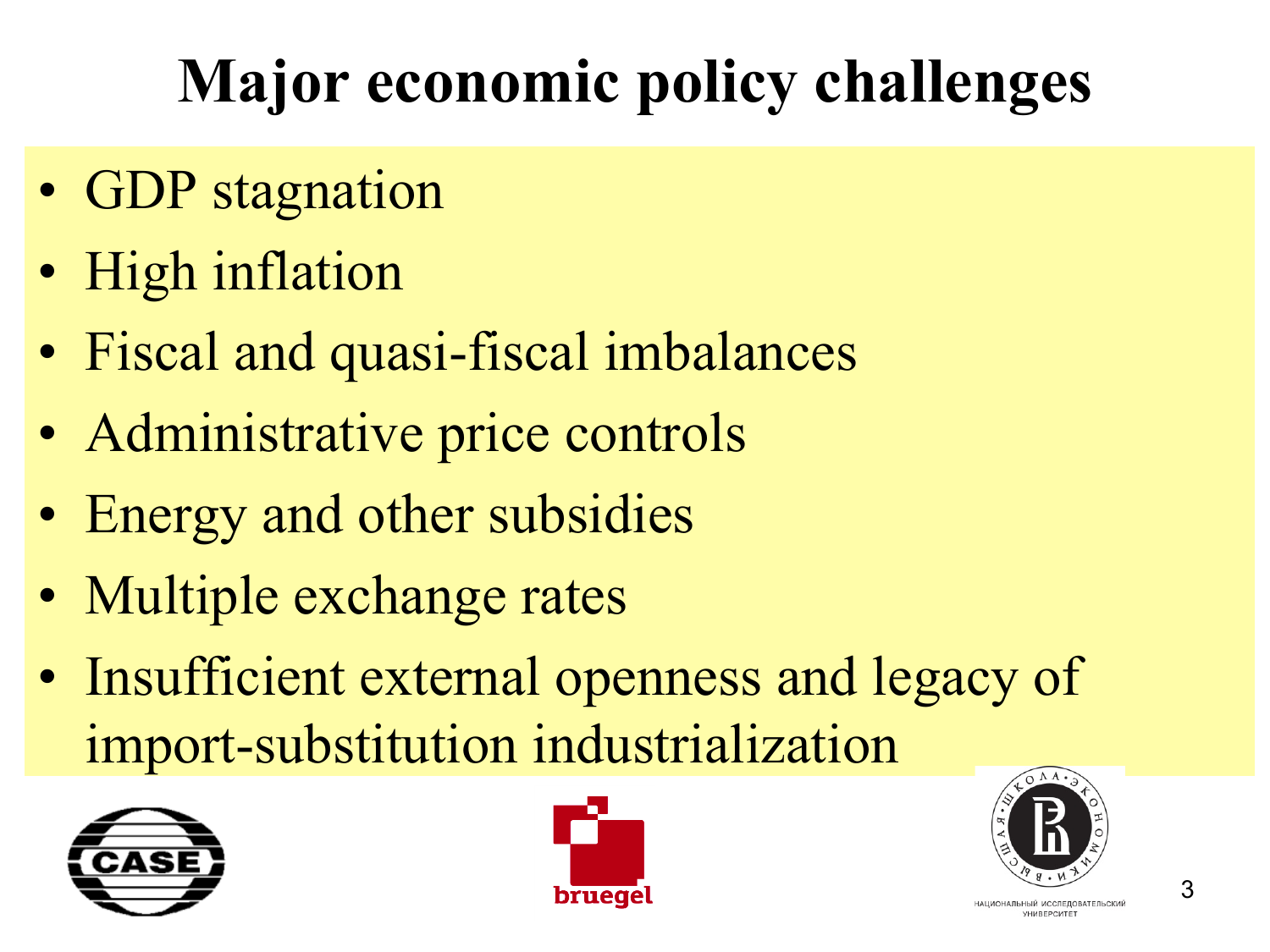### **GDP, constant prices, annual change, in %**







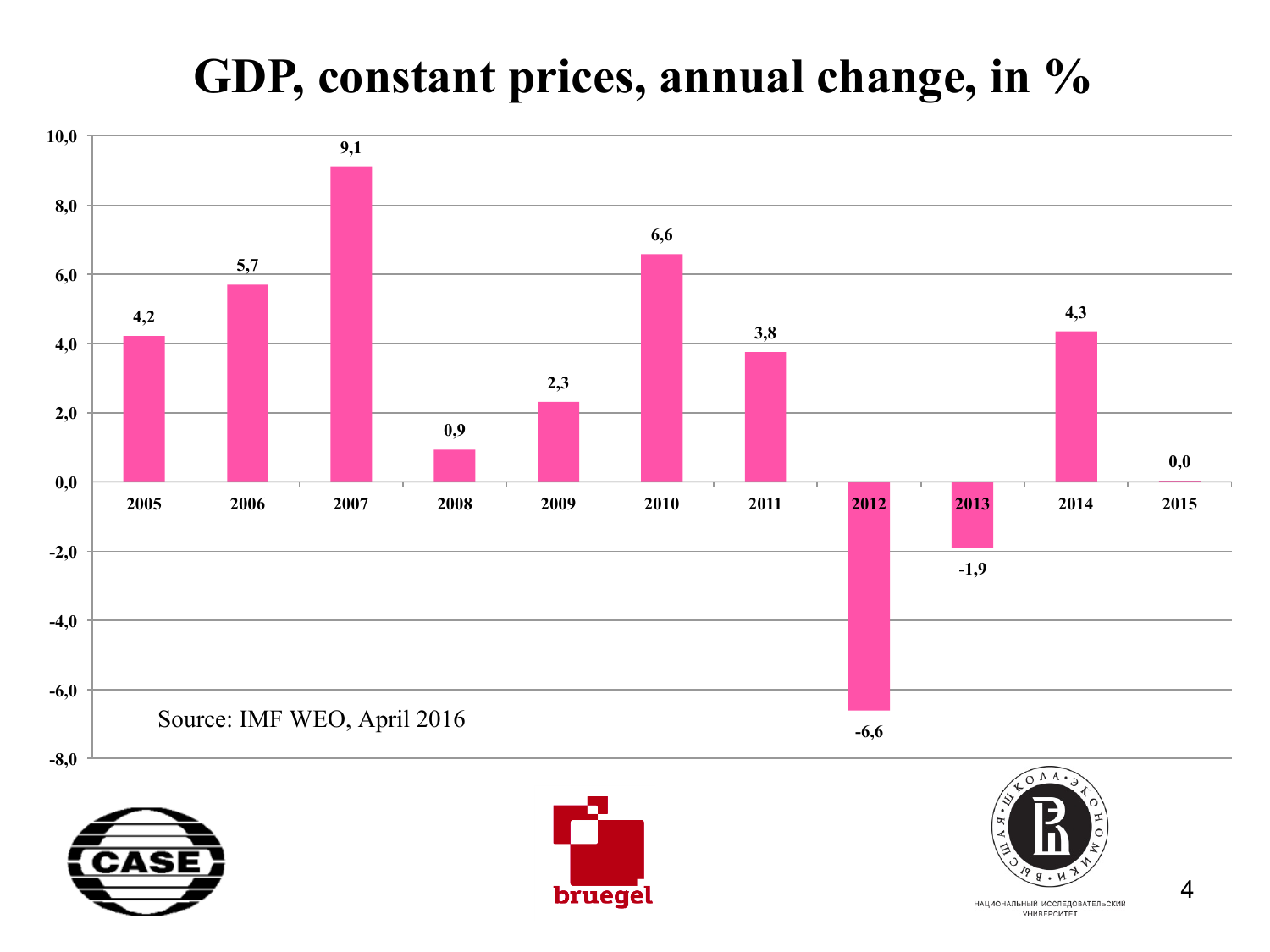### **Inflation, end of period, in %**









5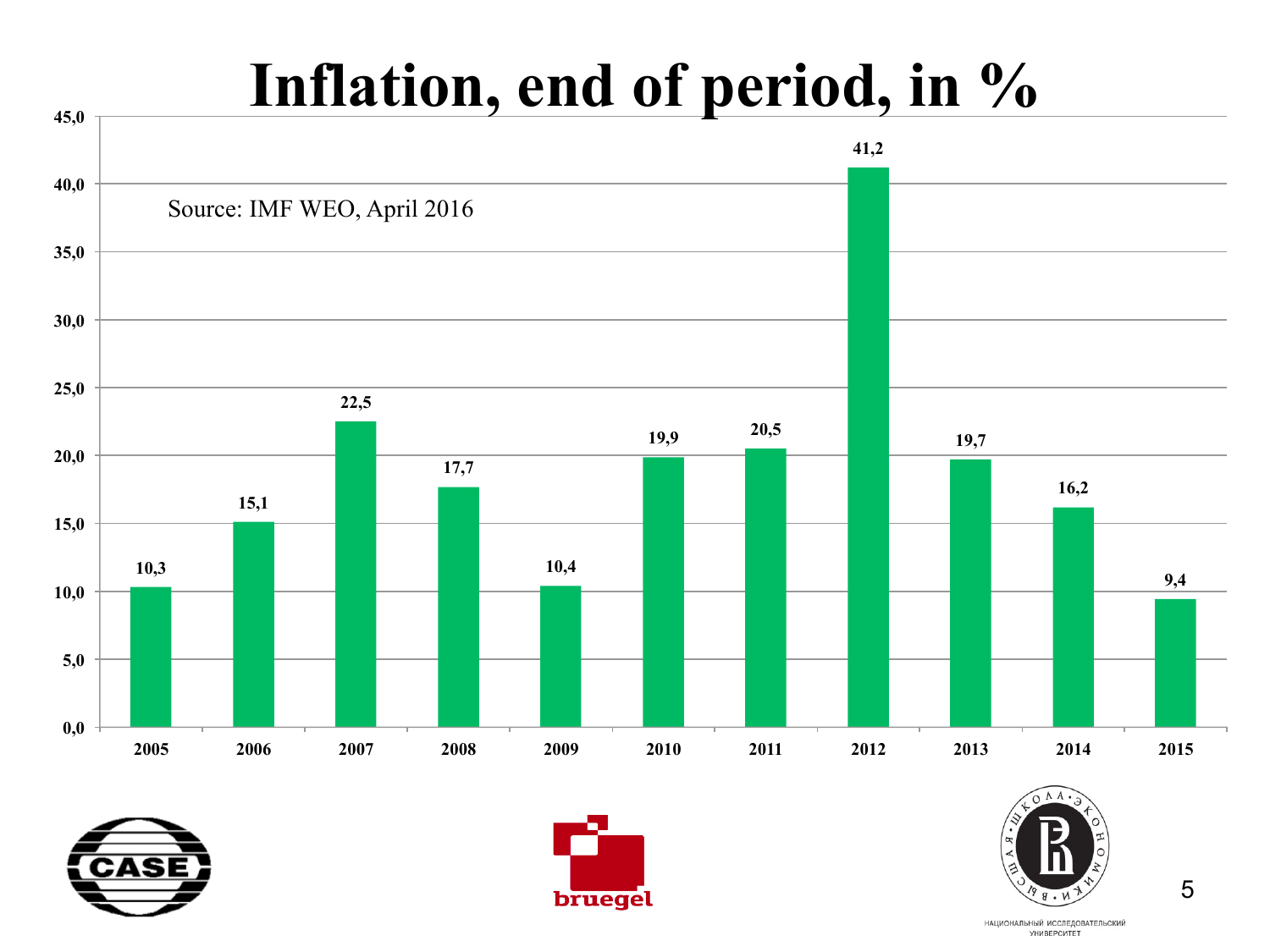#### **Money and Credit Growth**

#### (YoY, percent)







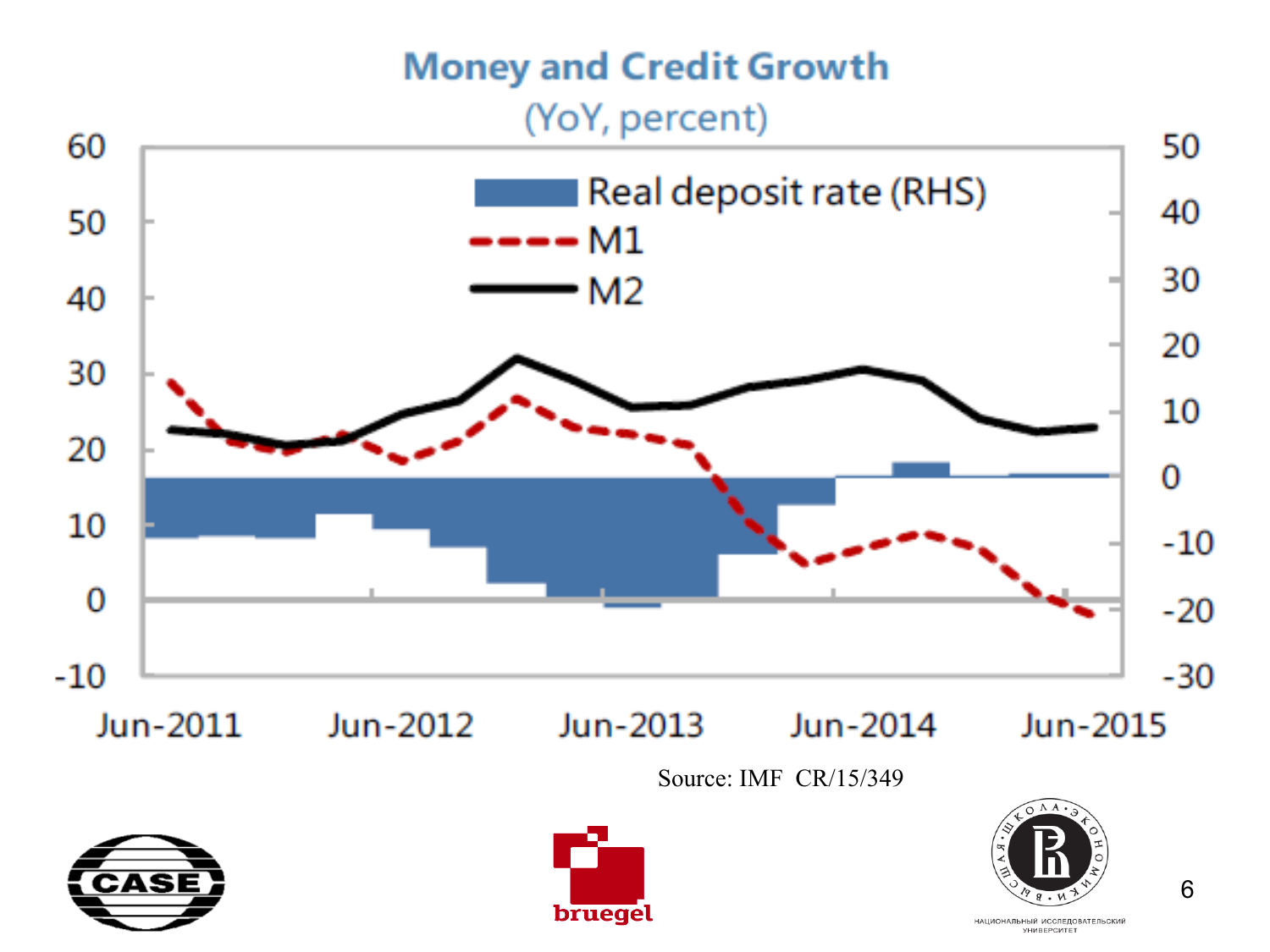### **Current account balance, in % of GDP**









7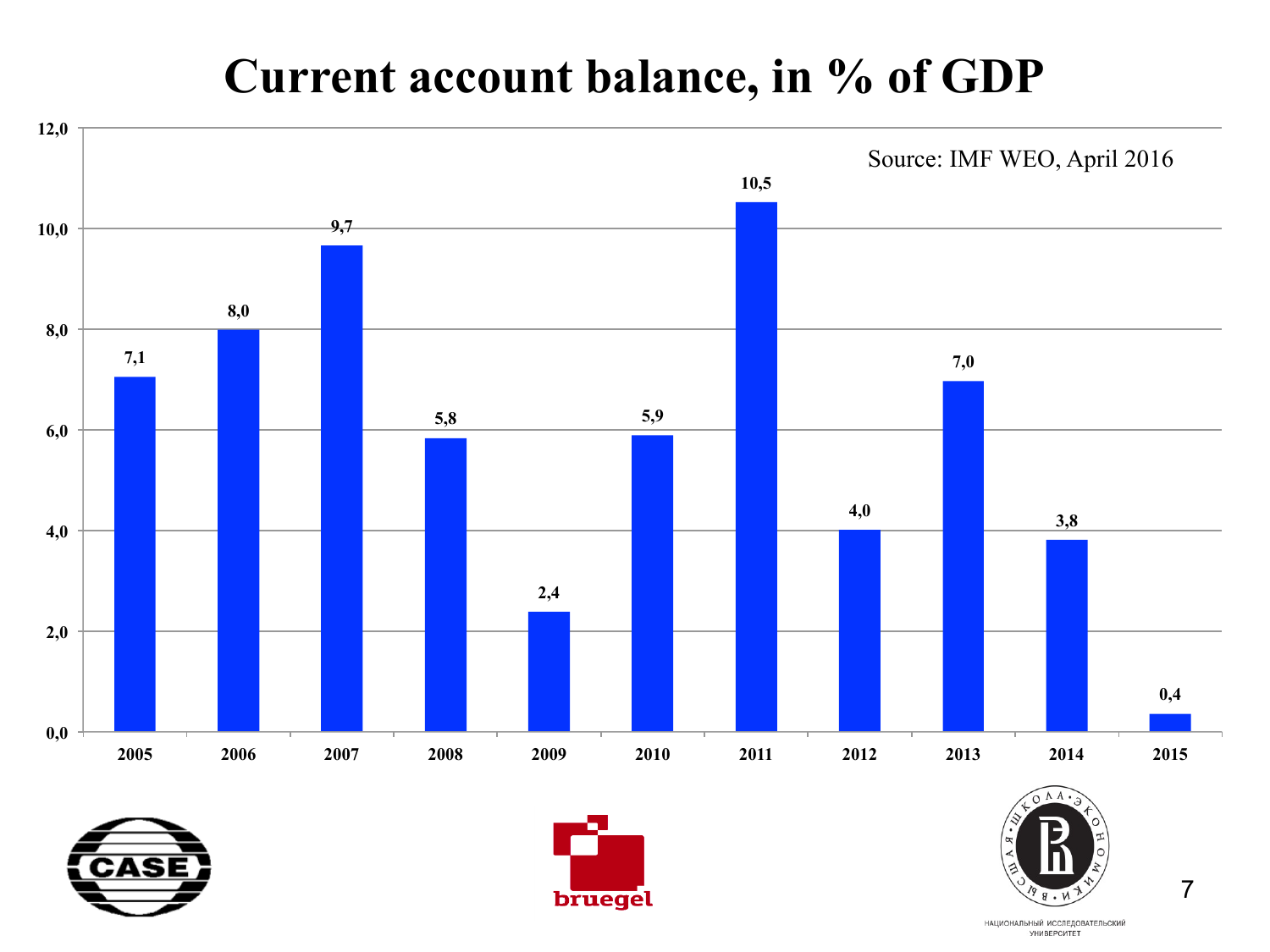#### **Fiscal indicators, % of GDP**

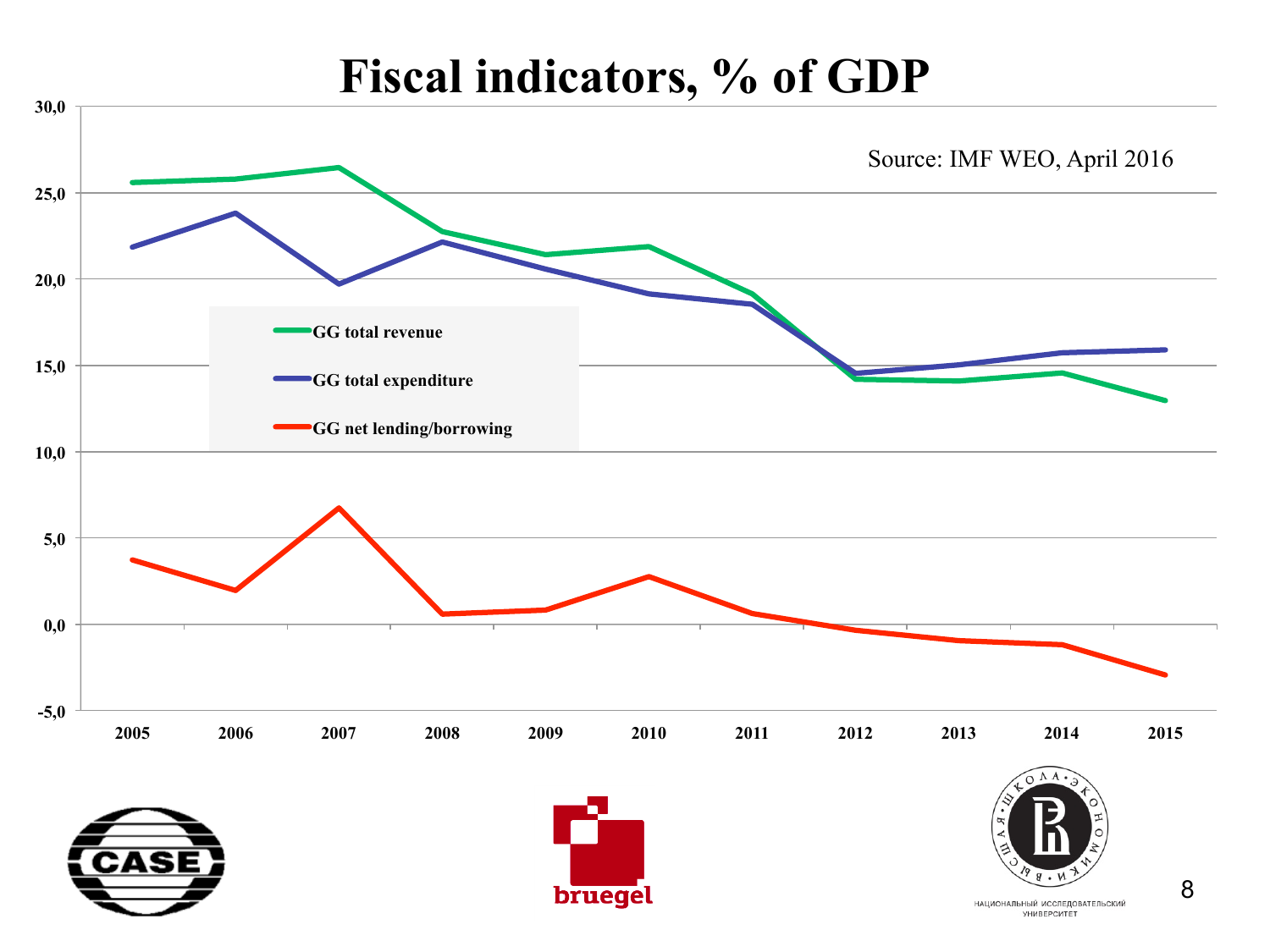#### **Fuel Prices** (US\$ per liter)

Source: IMF CR/15/349









НАЦИОНАЛЬНЫЙ ИССЛЕДОВАТЕЛЬСКИЙ УНИВЕРСИТЕТ

9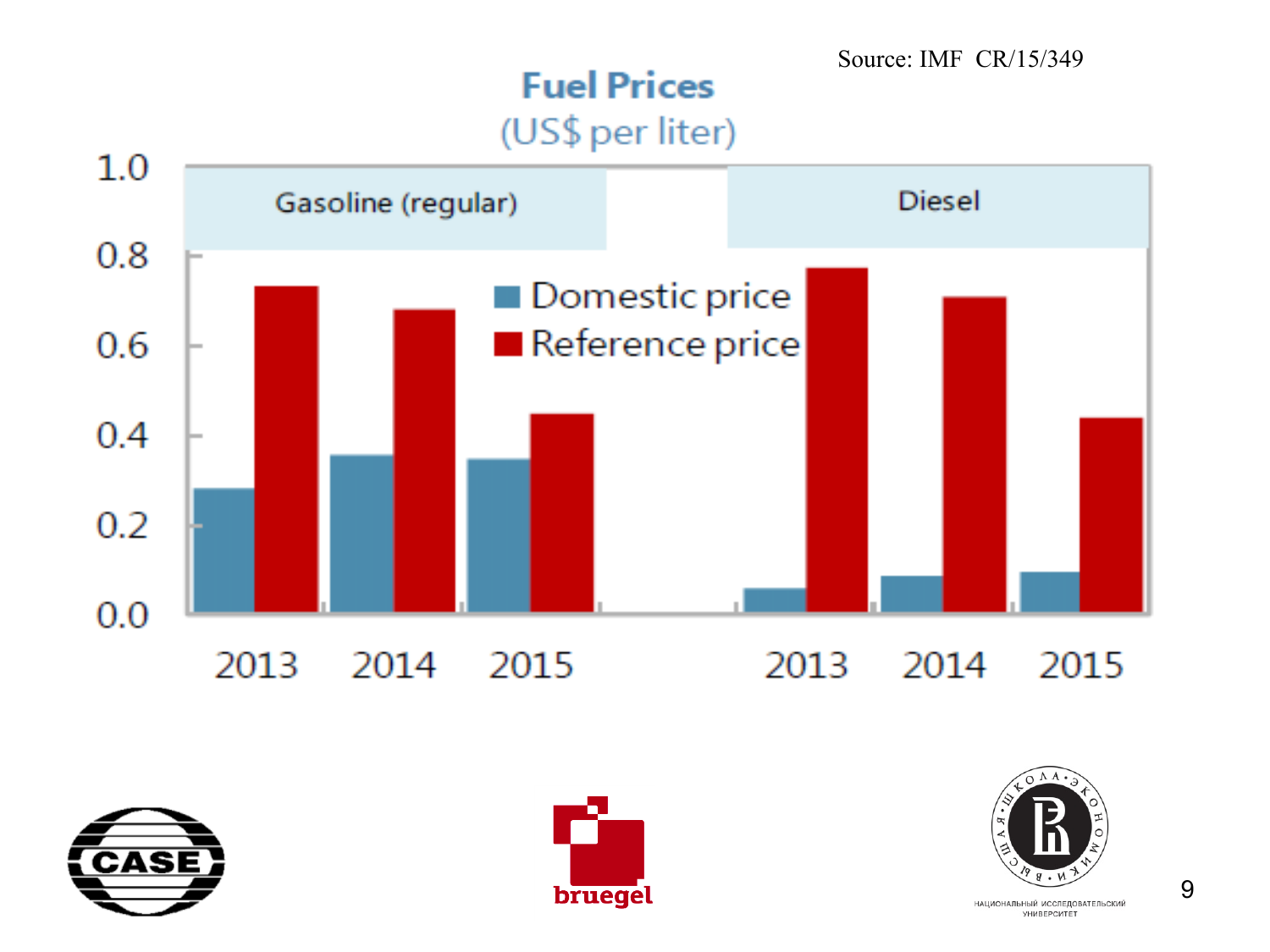## **Insufficient economic openness**

- The biggest economy outside the WTO
- Outside bilateral and multilateral trade agreements
- High tariffs and non-tariff barriers
- Current account inconvertibility
- Numerous restrictions on foreign investment
- Closeness of financial sector







НАЦИОНАЛЬНЫЙ ИССЛЕДОВАТЕЛЬСКИЙ **VHWBEPCWTET**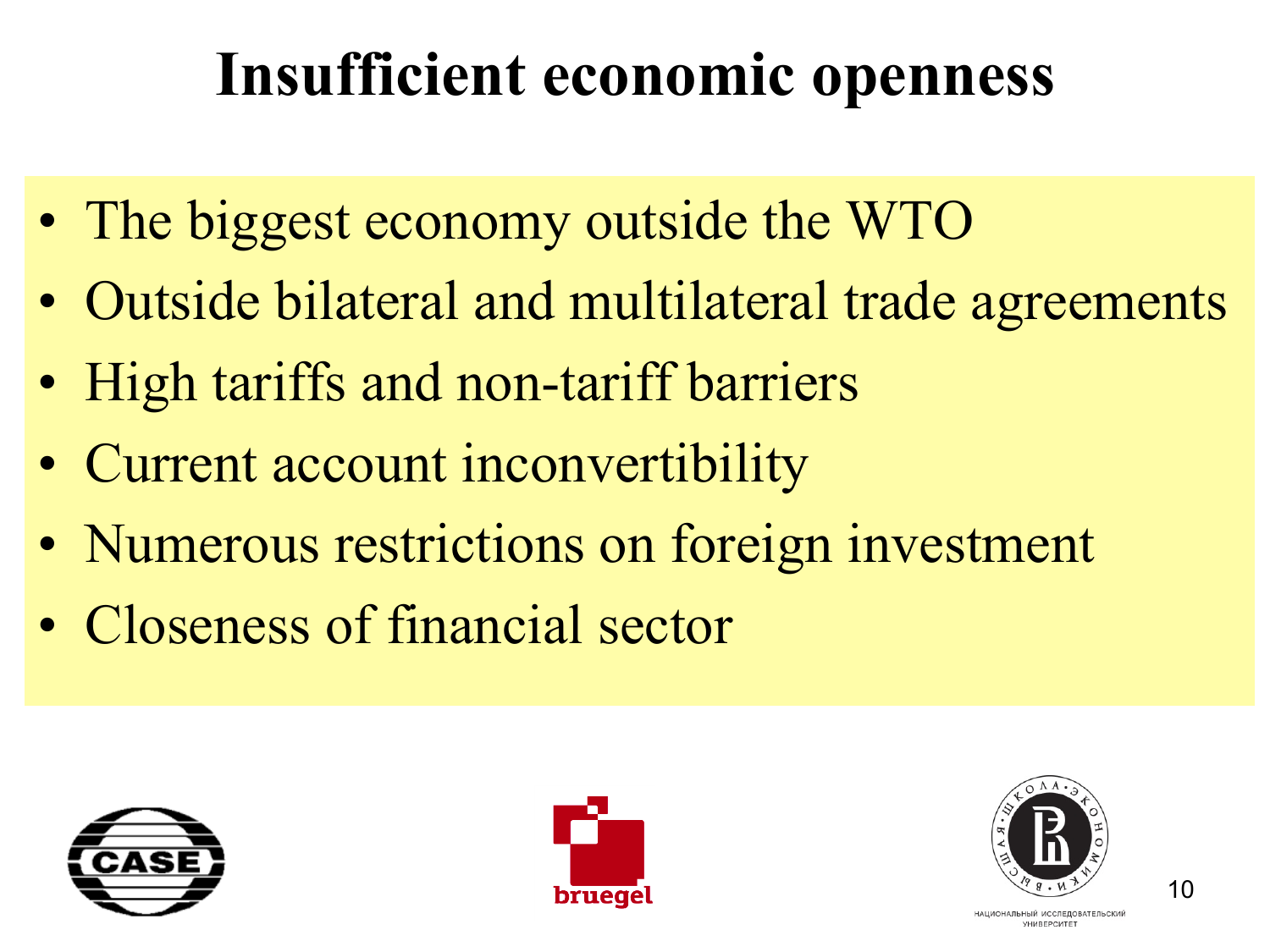| googs              |                     |                    |                     |      |                       |  |  |  |
|--------------------|---------------------|--------------------|---------------------|------|-----------------------|--|--|--|
| Country            | 1990                | 1995               | 2000                | 2005 | 2010                  |  |  |  |
| Argentina          | $\bullet$ $\bullet$ | 12.2               | 15.3                | 12.8 | 13.8                  |  |  |  |
| <b>Brazil</b>      | 28.7                | 14.1               | 15.0                | 10.8 | 12.6                  |  |  |  |
| Chile              | $\bullet\;\bullet$  | 10.9               | 9.0                 | 6.0  | 6.0                   |  |  |  |
| China              | $\bullet$ $\bullet$ |                    | 13.7                | 5.4  | 6.6                   |  |  |  |
| Egypt              | $\bullet$ $\bullet$ | 22.4               | $\bullet$ $\bullet$ | 12.1 | 10.0 <sup>a</sup>     |  |  |  |
| India              | 76.2                |                    | $\ddot{\bullet}$    | 11.8 | 7.8 <sup>a</sup>      |  |  |  |
| Iran               |                     |                    | 28.6                |      | $23.\overline{4^{b}}$ |  |  |  |
| Japan              | 3.3                 | 3.1                | 2.2                 | 1.8  | 2.2                   |  |  |  |
| <b>South Korea</b> | 11.5                | 7.4                |                     |      | 5.3                   |  |  |  |
| Mexico             | $\bullet$ $\bullet$ | 11.8               | 14.7                | 11.9 | 5.0                   |  |  |  |
| Russia             |                     | $\bullet\bullet$   | $\bullet$ $\bullet$ | 8.5  | 5.9                   |  |  |  |
| Saudi Arabia       | $\ddot{\bullet}$    | $\bullet\;\bullet$ | 11.2                | 4.7  | $4.4^{\rm a}$         |  |  |  |
| South Africa       | 11.0                |                    | $\bullet$ $\bullet$ | 7.4  | 7.3                   |  |  |  |
| <b>US</b>          | 4.8                 | 4.3                | 3.0                 | 2.8  | 2.9                   |  |  |  |
| EU27               | 7.8                 | 6.5                | 3.4                 | 3.4  | 3.4                   |  |  |  |

**MFN tariff rate, weighted, %, manufactured goods**

Note: a - 2009, b - 2012; Source: UNCTADstat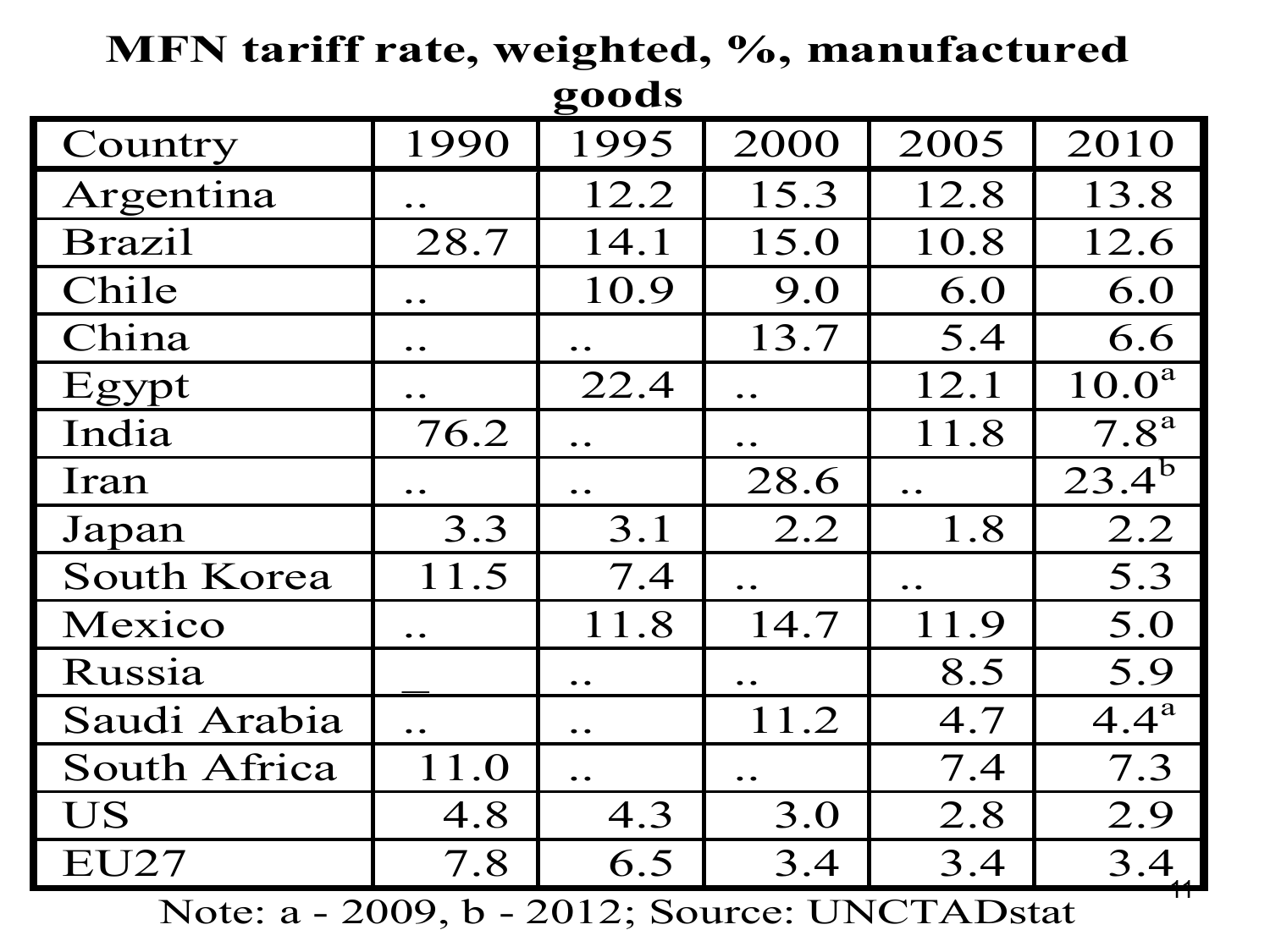| Effectively applied import tariff rates, |                     |                  |                    |      |               |  |  |  |
|------------------------------------------|---------------------|------------------|--------------------|------|---------------|--|--|--|
| weighted, %, manufactured goods          |                     |                  |                    |      |               |  |  |  |
| Country                                  | 1990                | 1995             | 2000               | 2005 | 2010          |  |  |  |
| Argentina                                | $\bullet$ $\bullet$ | 9.0              | 11.3               | 5.8  | 7.0           |  |  |  |
| <b>Brazil</b>                            | 28.7                | 12.8             | 15.0               | 9.4  | 9.8           |  |  |  |
| Chile                                    | $\bullet$ $\bullet$ | 10.6             | 9.0                | 4.4  | 4.8           |  |  |  |
| China                                    | $\bullet$ $\bullet$ | $\bullet\bullet$ | 13.7               | 5.4  | 5.6           |  |  |  |
| Egypt                                    | $\bullet$           | 22.4             | $\ddot{\bullet}$   | 11.7 | $9.5^{\circ}$ |  |  |  |
| India                                    | 76.2                |                  | $\bullet\;\bullet$ | 11.7 | $7.6^{\circ}$ |  |  |  |
| Iran                                     |                     |                  | 28.6               |      | $23.4^{b}$    |  |  |  |
| Japan                                    | 2.3                 | 2.0              | 1.2                | 1.5  | 1.7           |  |  |  |
| South Korea                              | 11.5                | 7.4              |                    |      | 5.1           |  |  |  |
| Mexico                                   | $\bullet$ $\bullet$ | 7.5              | 14.7               | 3.2  | 2.4           |  |  |  |
| Russia                                   |                     |                  |                    | 8.5  | 3.9           |  |  |  |
| Saudi Arabia                             |                     |                  | 11.2               | 4.5  | $4.2^{\rm a}$ |  |  |  |
| South Africa                             | 11.0                |                  |                    | 6.8  | 5.7           |  |  |  |
| <b>US</b>                                | 4.1                 | 3.1              | 1.9                | 1.9  | 2.0           |  |  |  |
| EU27                                     | 6.1                 | 5.4              | 1.8                | 2.2  | 2.4           |  |  |  |

a - 2011, b - 2012, c – 2009, Source: UNCTADstat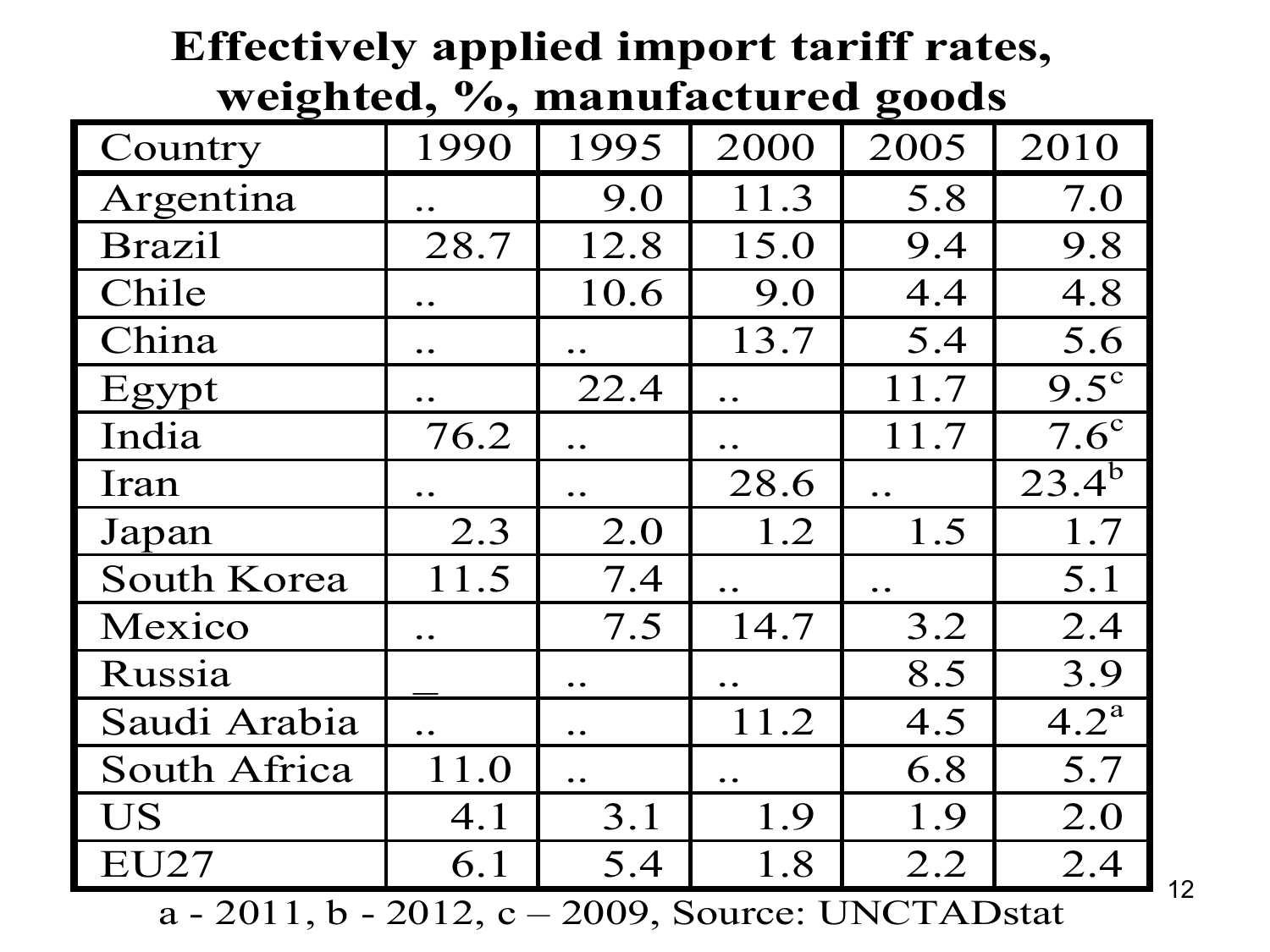#### **Exchange Rates** (I.R. rials per U.S. dollars)



Source: IMF CR/15/349







13

НАЦИОНАЛЬНЫЙ ИССЛЕДОВАТЕЛЬСКИЙ **YHUBEPCUTET**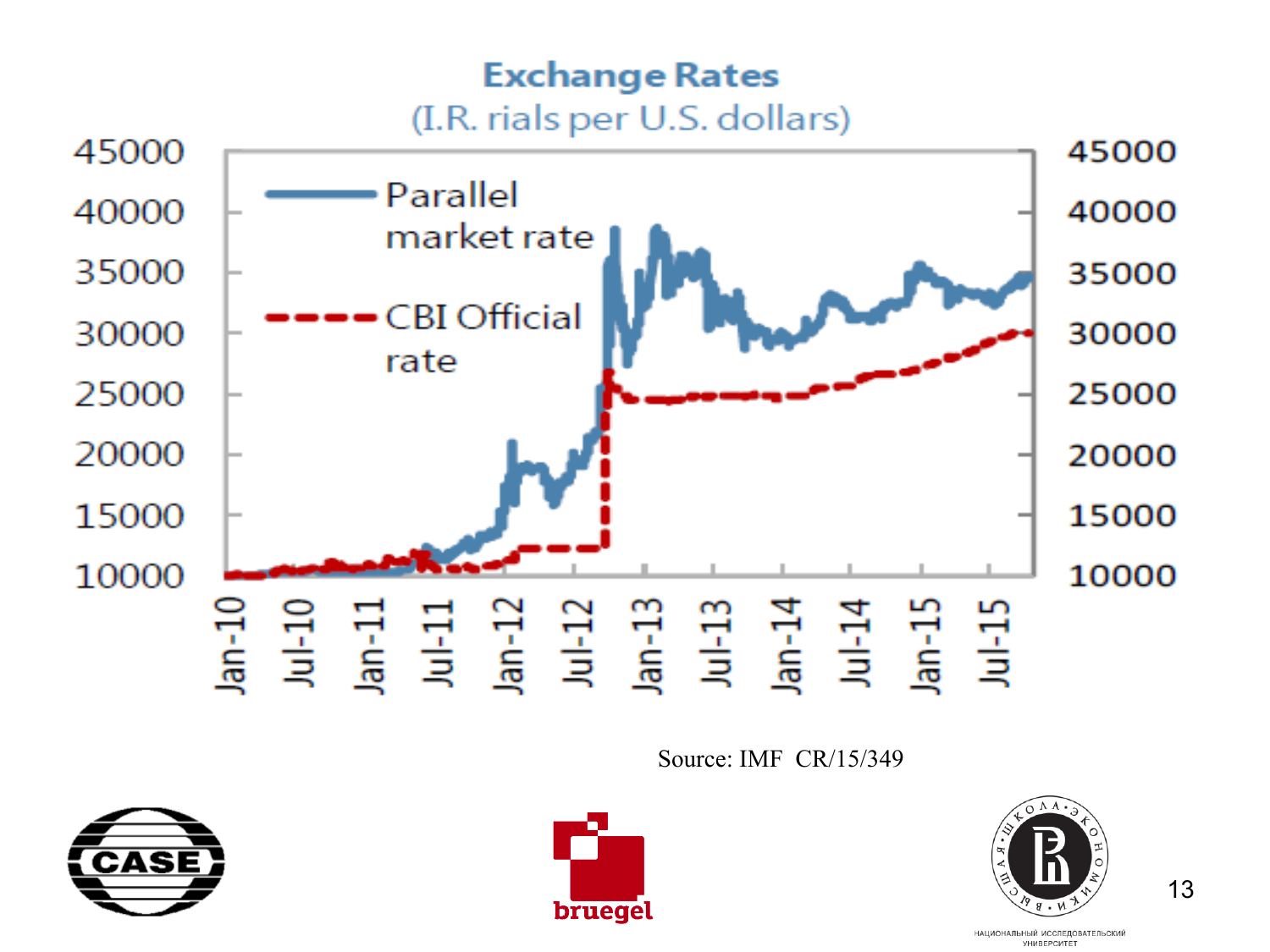### **Business climate**

- World Bank Doing Business 2016 118<sup>th</sup> rank (out of 189); worse: protecting minority investors, paying taxes, trading across borders, resolving insolvency
- Transparency International Corruption Perception Index  $2015 - 130$ <sup>th</sup> rank out of 167
- World Economic Forum Global Competitiveness Index  $2015 - 2016 - 74$ <sup>th</sup> rank out of 130
- Excessive administrative regulation and political interference







ИОНАЛЬНЫЙ ИССЛЕДОВАТЕЛЬСКИЙ **UMPERCMTET**